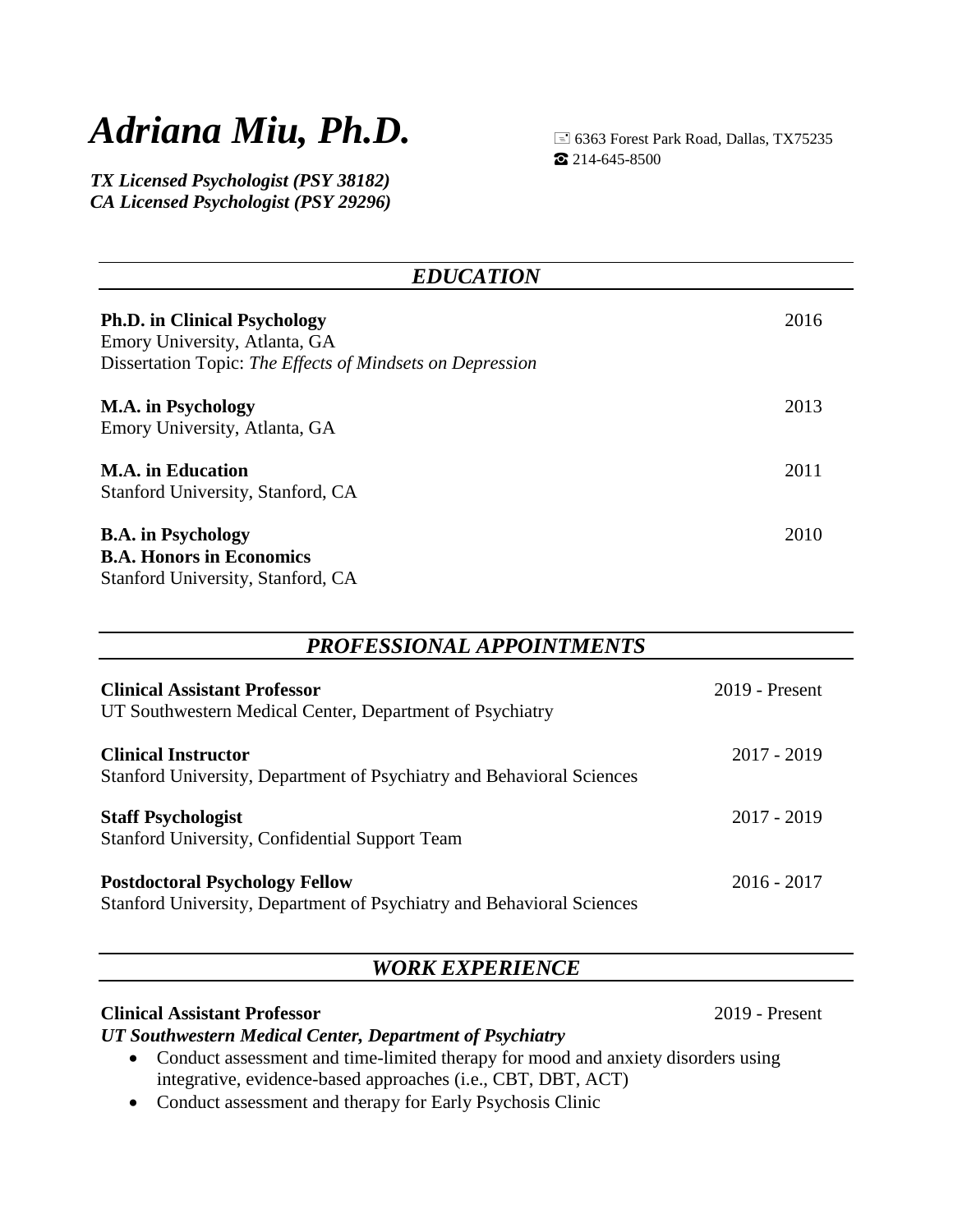• Supervise psychiatry resident and conduct training seminars

#### **Clinical Instructor** 2017 - 2019

#### *Stanford University, Department of Psychiatry and Behavioral Sciences*

#### *Psychosocial Treatment Clinic*

- Conduct assessment and time-limited therapy for mood and anxiety disorders using integrative, evidence-based approaches (i.e., CBT, DBT, mindfulness)
- Lead a research project on the effects of a growth mindset on resilience among sexual trauma survivors
- Conduct training on trauma interventions

#### **Staff Psychologist** 2017 - 2019

#### *Stanford University, Confidential Support Team*

- Conduct evidence-based, trauma-focused therapy to sexual assault survivors with substantial emphasis on PTSD, depression, and anxiety
- Lead effort in implementing clinic software to systematically collect patient symptom data
- Provide case management support, including hotline and urgent walk-in
- Supervise pre-doctoral trainee on implementing trauma-focused therapy
- Provide campus outreach

#### **Postdoctoral Psychology Fellow** 2016 - 2017

#### *Stanford University, Department of Psychiatry and Behavioral Sciences*

#### *Psychosocial Treatment Clinic*

 Conducted assessment and treatment for mood and anxiety disorders using integrative, evidence-based approaches (i.e., CBT, mindfulness, Interpersonal Therapy)

#### *Confidential Support Team for Sexual Trauma*

- Assessed and provided evidence-based therapy to sexual assault survivors with substantial emphasis on PTSD, depression, and anxiety
- Conducted research on resilience among sexual assault survivors

#### *INSPIRE Early Psychosis Clinic*

• Provided individual and group psychotherapy using CBT for Psychosis with clients experiencing schizophrenia and other psychotic disorders

#### **Psychology Intern** 2015 - 2016

#### *VA Northern California Health Care System*

#### *PTSD Rotation, Oakland Behavioral Health Clinic*

- Assessed for PTSD using structured clinical interviews
- Provided evidence-based treatments to individuals with trauma using Prolonged Exposure, Cognitive Processing Therapy, STAIRS, and Seeking Safety
- Co-led groups (PTSD 101, Stress Inoculation Training, CPT)

#### *Inpatient Psychiatry Rotation, David Grant Medical Center*

- Conducted psychiatric interviews with individuals who presented with serious mental illness and personality disorders
- Led treatment team meetings, provided brief individual therapy, led psychoeducational groups, and wrote psychodiagnostic assessment reports (e.g., MMPI, MCMI)

#### *Substance Abuse Rotation, Oakland Behavioral Health Clinic*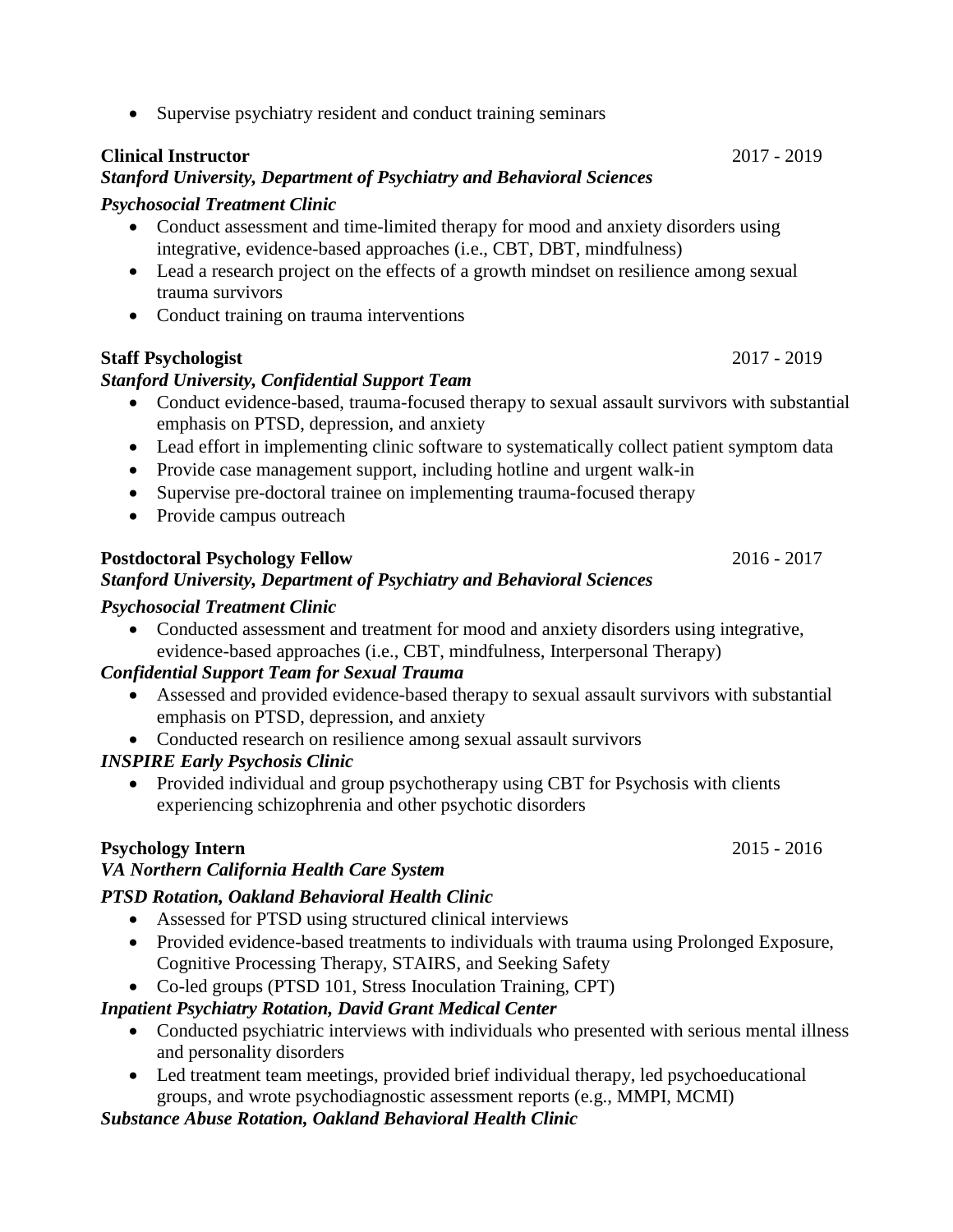Conducted individual and group treatments for individuals with dual diagnosis using CBT, Motivational Interviewing, DBT, and ACT

### *Behavioral Medicine Rotation, Martinez VA*

- Provided individual and group psychotherapy for complex medical issues (e.g., chronic pain, insomnia, weight management, diabetes management) using CBT, motivational interviewing, and ACT
- Conducted transplant and bariatric surgery evaluation

#### *General Mental Health Minor Rotation, Martinez VA*

• Conducted assessments and long-term weekly psychotherapy for diverse client population with a wide range of presentations (e.g., mood, anxiety, and personality disorders)

#### **Clinical Interviewer and Therapist** 2014 - 2015

#### *Trauma Recovery Program, PTSD Clinic, Atlanta VA Medical Center*

 Provided individual and group treatments using Prolonged Exposure and Cognitive Processing treatments with veterans diagnosed with PTSD

#### **Clinical Interviewer and Examiner** 2013 - 2015 *Georgia Refugee Health and Mental Health/ Psychological Center, Emory University*

- Conducted diagnostic interviews and psychodiagnostic evaluations with refugees from Bhutan and Somalia along with an interpreter
- Wrote assessment reports of refugees' psychological and cognitive functioning

#### *Psychological Center, Emory University, Psychotherapy Practicum*

• Provided weekly individual psychotherapy with a wide range of psychopathology, using CBT, behavioral, interpersonal, and mindfulness approaches

#### **Therapist** 2014

#### *Cognitive Remediation Program, Children's Healthcare of Atlanta at Egleston*

 Provided individual therapy to adolescents with neurological and medical diagnoses from a behavioral and family system orientation

#### **Neuropsychological Examiner** 2013 - 2014

#### *Neuropsychology Department, Children's Healthcare of Atlanta at Egleston*

- Conducted neuropsychological evaluations for patients with diverse medical and psychiatric illnesses (e.g., traumatic brain injury, epilepsy, heart transplants, bipolar disorder)
- Administered, scored, and interpreted test batteries and wrote integrated neuropsychological reports

#### **Examiner** 2012 - 2014

#### *Psychological Center, Emory University, Psychodiagnostic Assessment Practicum*

 Conducted psychodiagnostic assessment to children, adolescents, and adults who presented with a range of behavioral, emotional, attentional, or learning deficits (e.g., learning disabilities and ADHD)

**Therapist** 2012 - 2015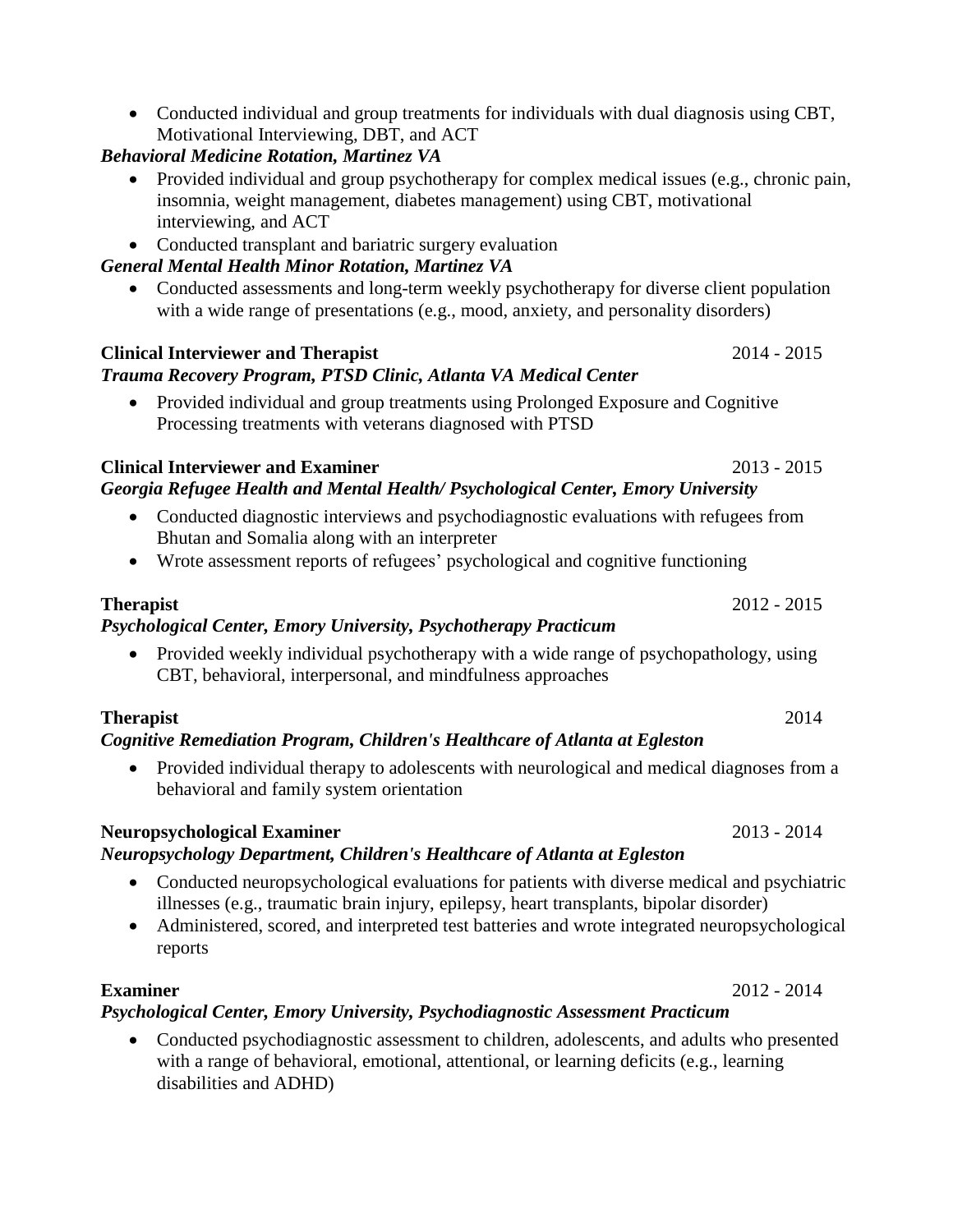### *RESEARCH EXPERIENCE*

#### **Graduate Student** 2011 - 2016

#### *Department of Psychology, Emory University*

- Research interests: Fixed & growth mindsets; resilience; effectiveness of clinical interventions; biological and genetic factors in psychopathology
- Dissertation: "The Effects of Mindsets on Depression"

#### **Honors Thesis Student** 2009 - 2010

#### *Department of Economics, Stanford University*

- Research interests: Non-cognitive ability; interdisciplinary research
- Honors Thesis: "Parents' Locus of Control and Children's Health Care Utilization"

#### **Research Assistant** 2008 - 2010

#### *Department of Psychology, Stanford University*

Research interests: Fixed  $&$  growth mindsets; hostile attribution bias; bullying

### *PUBLICATIONS*

- Lee, H.Y., Jamieson, J.P., **Miu, A.S.** Josephs, R.A., & Yeager, D.S. (2019). An entity theory of intelligence predicts higher cortisol levels when high school grades are declining. *Child Development*, *90*(6), 849-867.
- Wilson, H.W., & **Miu, A.S.** (2018). Response to survivors of campus sexual assault. In Roberts, L., & Ryan, K. (Eds.) *University Student Mental Health: A Guide for Psychiatrists, Psychologists, and Leaders Serving Higher Education* (339-354). Washington, DC: American Psychiatric Association Publishing.
- **Miu, A.S.** & Yeager, D.S. (2015). Preventing symptoms of depression by teaching adolescents that people can change: Nine-month effects of a brief incremental theory of personality intervention. *Clinical Psychological Science*, *3,* 726-743.
- Fung, I.C. \*, Tse, Z.T. \*, Cheung, C.N. \*, **Miu, A.S.** \*, & Fu, K.W. (2014). Ebola and the social media. *The Lancet*, *384,* 2207. [\*Equal contributions]
- Yeager, D.S., **Miu, A.S.**, Powers, J. & Dweck, C.S. (2013). Implicit theories of personality and attributions of hostile intent: A meta-analysis, an experiment, and a longitudinal intervention. *Child Development, 84,* 1651-1667.
- Yeager, D.S., & **Miu, A.S.** (2011). Implicit theories of personality predict motivation to use prosocial coping strategies after bullying in high school. In Frydenberg, E., & Reevy, G. (Eds.) *Personality, Stress and Coping: Implications for Education*.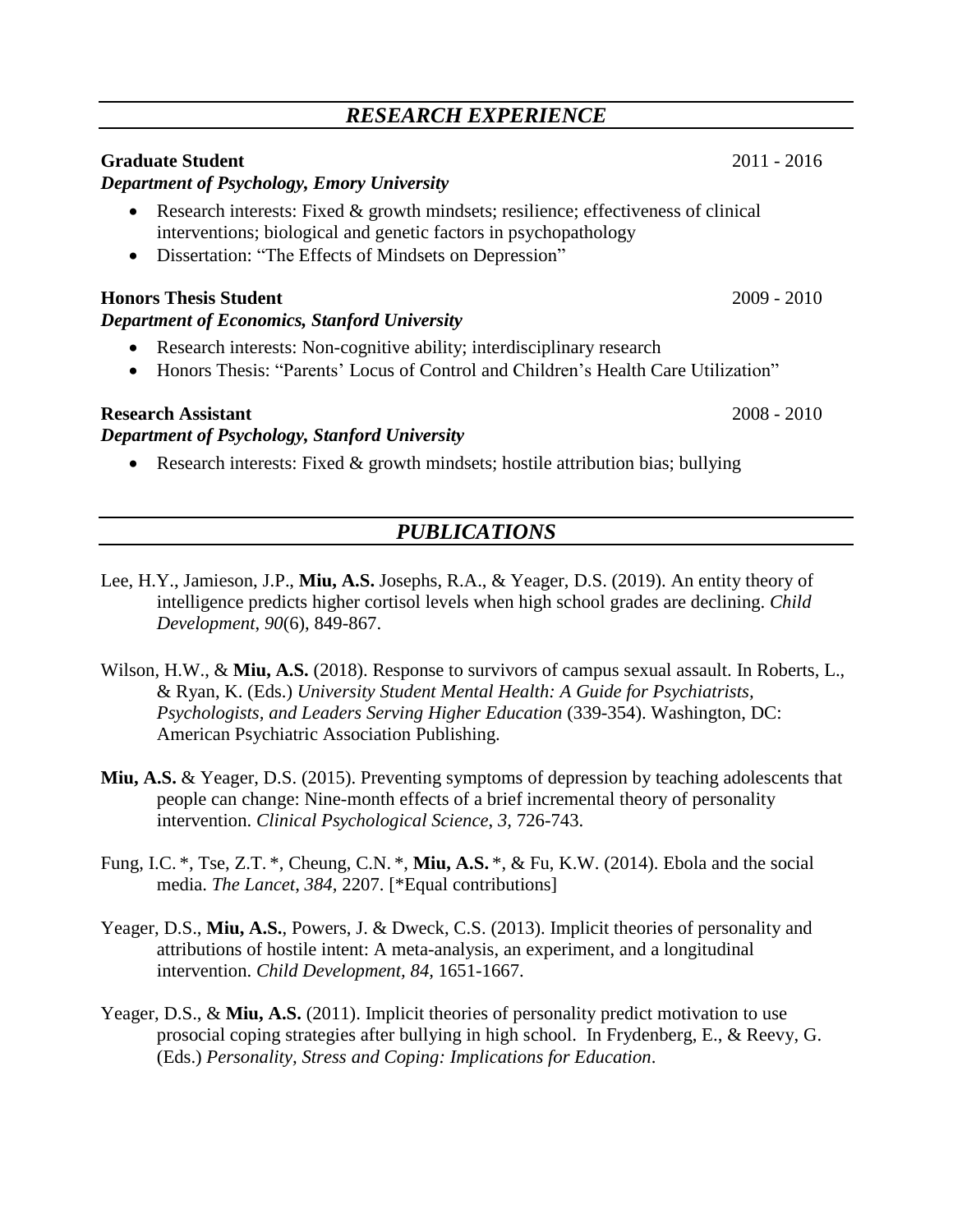#### *PROFESSIONAL PRESENTATIONS*

- **Miu, A.S.** & Wilson, H.W. (2019). The role of self-definition and growth mindset in coping with sexual trauma. Poster presented at the 35<sup>th</sup> International Society for Traumatic Stress Studies Annual Meeting, Boston, MA.
- Vogel, T.S., **Miu, A. S.**, & Wilson, H.W. (2019). Meaning in life, post-traumatic stress, and resilience among college students impacted by sexual assault and intimate partner violence. Poster presented at the 35<sup>th</sup> International Society for Traumatic Stress Studies Annual Meeting, Boston, MA.
- **Miu, A.S.** (2019). Multicultural differences in coping responses to sexual trauma. Symposium talk presented at the Chinese Psychological Society 6<sup>th</sup> Registration System Congress of Chinese Clinical and Counseling Psychologists Conference, Wuhan, China.
- **Miu, A.S.** (2019). Developmental Model of Supervision. Symposium talk presented at the Chinese Psychological Society 6<sup>th</sup> Registration System Congress of Chinese Clinical and Counseling Psychologists Conference, Wuhan, China.
- **Miu, A.S.** (2019). Treatments of Sexual Trauma. Trainer for local chapter of the Society for Clinical Social Work, Palo Alto, CA.
- **Miu, A.S.** (2018). Introduction to Cognitive Behavioral Therapy for psychosis. Guest Speaker at VA Palo Alto / Palo Alto University Practicum Student Seminar, Menlo Park, CA.
- **Miu, A.S.** (2018). Building resilience: The application of growth mindset on sexual trauma. Guest Speaker at the Early Life Stress and Pediatric Anxiety Program, Stanford University Department of Psychiatry and Behavioral Sciences, Stanford, CA.
- **Miu, A.S.** (2018). Sexual trauma response and intervention at Confidential Support Team. Guest Speaker at Postdoctoral Fellow Seminar, Stanford University Department of Psychiatry and Behavioral Sciences, Stanford, CA.
- **Miu, A.S.** (2016). Building resilience against setbacks: The role of mindsets. Paper presented at National Taiwan University Department of Psychology, Taipei, Taiwan.
- **Miu, A.S.** & Yeager, D.S. (2014). An implicit theories of personality intervention reduces adolescents' depressive symptoms over 9<sup>th</sup> grade. Poster presented at the Association for Psychological Science Annual Meeting, San Francisco, CA.
- **Miu, A.S.** & Waldman, I.D. (2012). The association between androgen receptor gene (*AR*) CAG repeat length and externalizing behavior. Poster presented at the  $42<sup>nd</sup>$  Annual Meeting of the Behavioral Genetics Association, Edinburgh, UK.
- **Miu, A.S.** (2010). The effect of parents' locus of control and education on children's health care utilization. Paper presented at the 10<sup>th</sup> Annual Stanford Undergraduate Psychology Conference, Stanford, CA.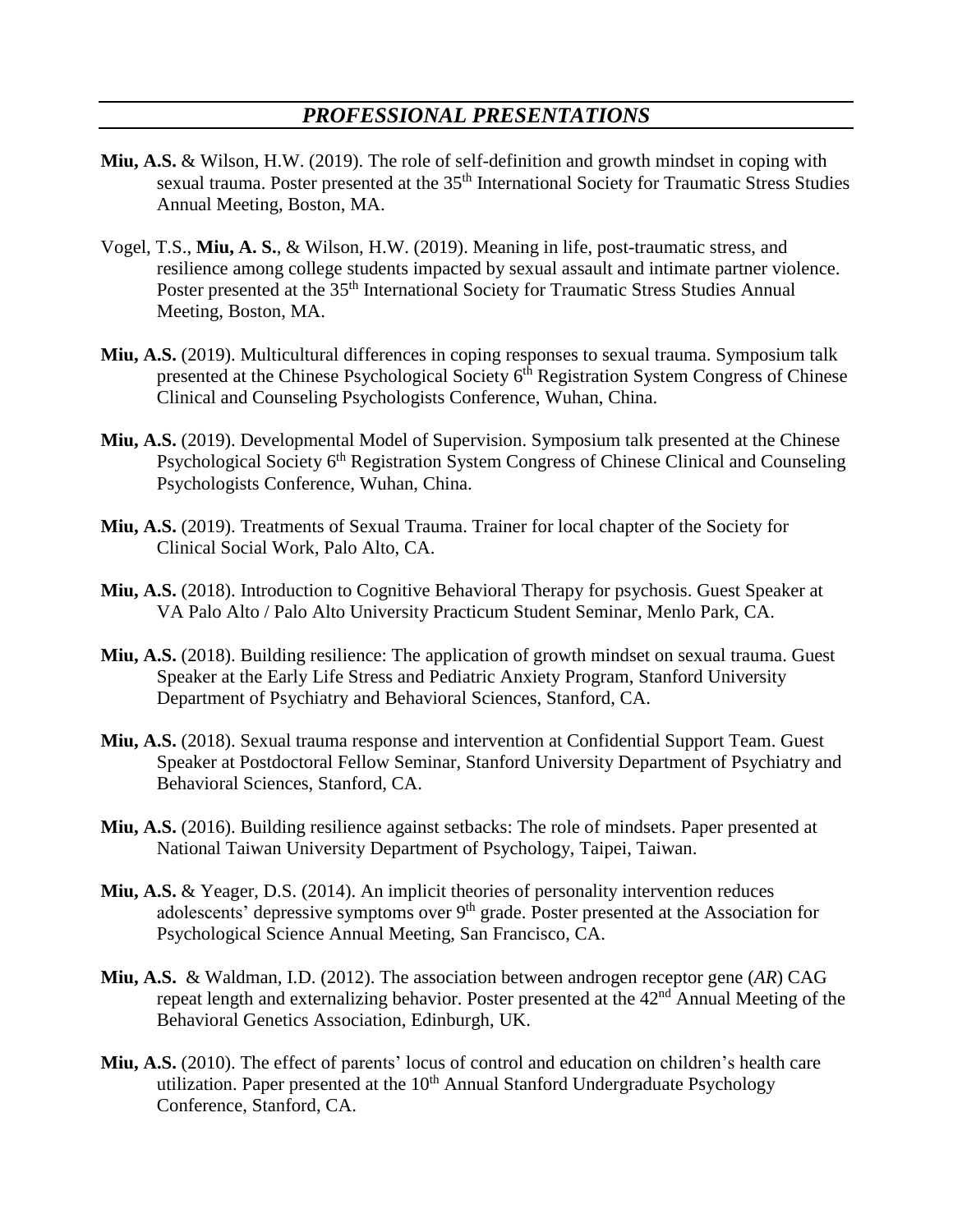# *TEACHING & SUPERVISING EXPERIENCE*

| <b>Clinical Supervisor</b><br>UT Southwestern Medical Center, Department of Psychiatry                                                                                                | 2019 - Present |
|---------------------------------------------------------------------------------------------------------------------------------------------------------------------------------------|----------------|
| Supervise psychiatry resident on Cognitive Behavioral Therapy                                                                                                                         |                |
| <b>Clinical Supervisor</b><br><b>Stanford University, Confidential Support Team</b>                                                                                                   | $2018 - 2019$  |
| Supervise psychology practicum student on Cognitive Processing Therapy<br>$\bullet$                                                                                                   |                |
| <b>Clinical Supervisor</b><br><b>VA Oakland Behavioral Health Clinic</b>                                                                                                              | 2016           |
| Supervised psychology practicum student and co-led professional development seminar                                                                                                   |                |
| <b>Instructor</b><br><b>Undergraduate Seminar on Stigmas, Emory University</b><br>Co-taught course focused on mental illness, substance abuse, sexuality<br>$\bullet$                 | $2014 - 2015$  |
| <b>Research Mentor</b><br><b>Department of Psychology, Emory University</b><br>Mentored senior honors thesis and supervised research assistants<br>$\bullet$                          | $2012 - 2015$  |
| <b>Teaching Assistant</b><br><b>Introduction to Psychology (Psyc 111), Emory University</b><br>Provided support to students and gave lectures on abnormal psychology and conditioning | 2014           |
| <b>Teaching Assistant</b><br><b>Research and Methods (Psyc 200), Emory University</b><br>Taught weekly laboratory course on research design and scientific writing                    | 2013           |
| <b>Clinical Practice Mentor</b><br><b>Psychological Center, Emory University</b>                                                                                                      | 2013           |
| Mentored first-year Ph.D. student and supervised her test administration and scoring                                                                                                  |                |
| <b>Teaching Assistant</b><br>Introduction to Statistical Inferences (QTM 100), Emory University<br>Designed and taught weekly laboratory course to assist students with R             | $2012 - 2012$  |
| <b>Mathematics Teacher/ AmeriCorps Fellow</b><br><b>Mission High School, San Francisco</b>                                                                                            | $2010 - 2011$  |

Taught advanced algebra and Advanced Placement Statistics